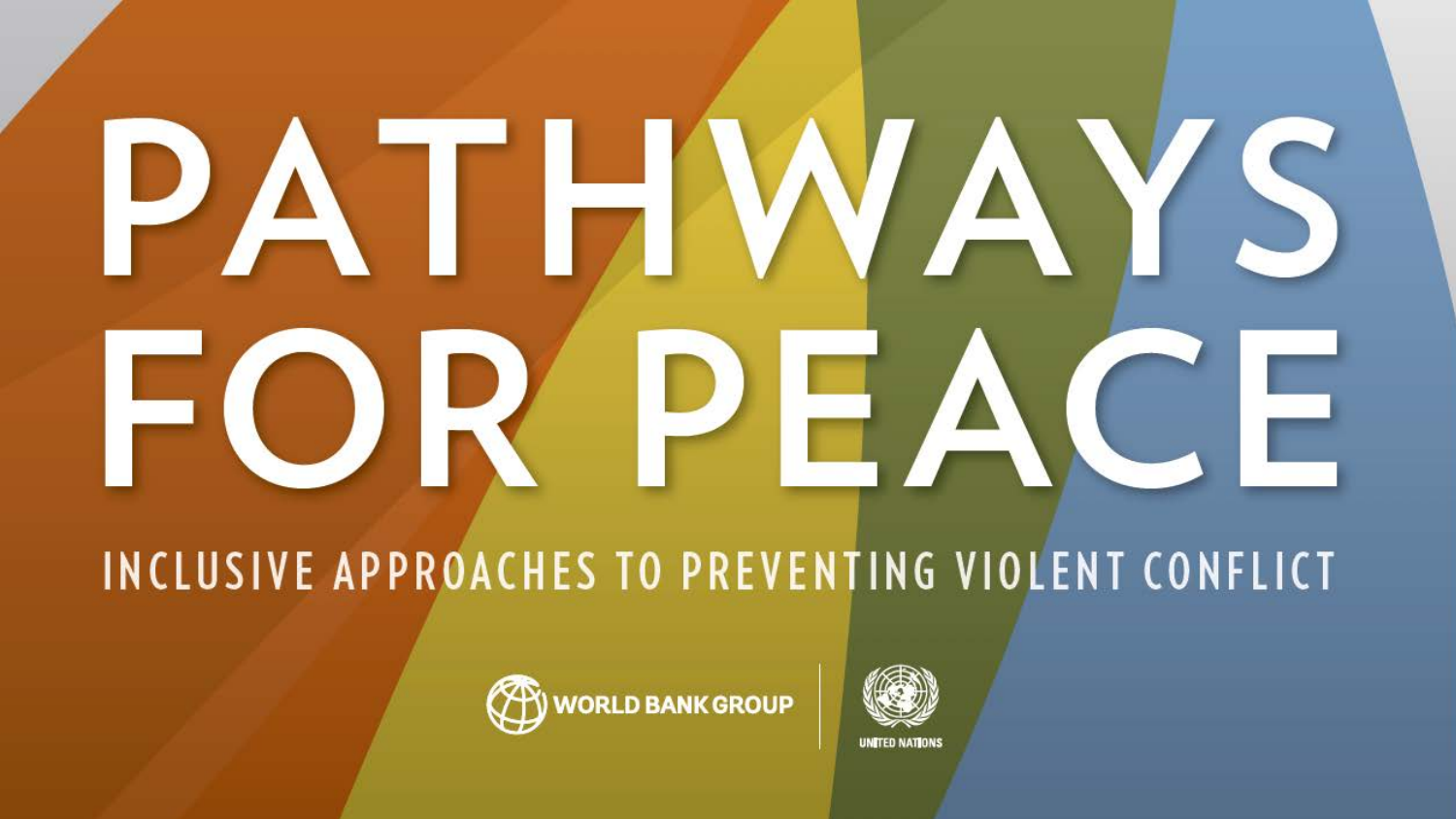

tu t

### An Upsurge in Violence

30 year trend of a decline in armed conflict worldwide reversed in 2010

The number of armed conflicts, battle-related deaths, terrorist attacks, and forced displacement have all increased

Violent conflict is increasingly, protracted, cross border, involving non state actors, and internationalized

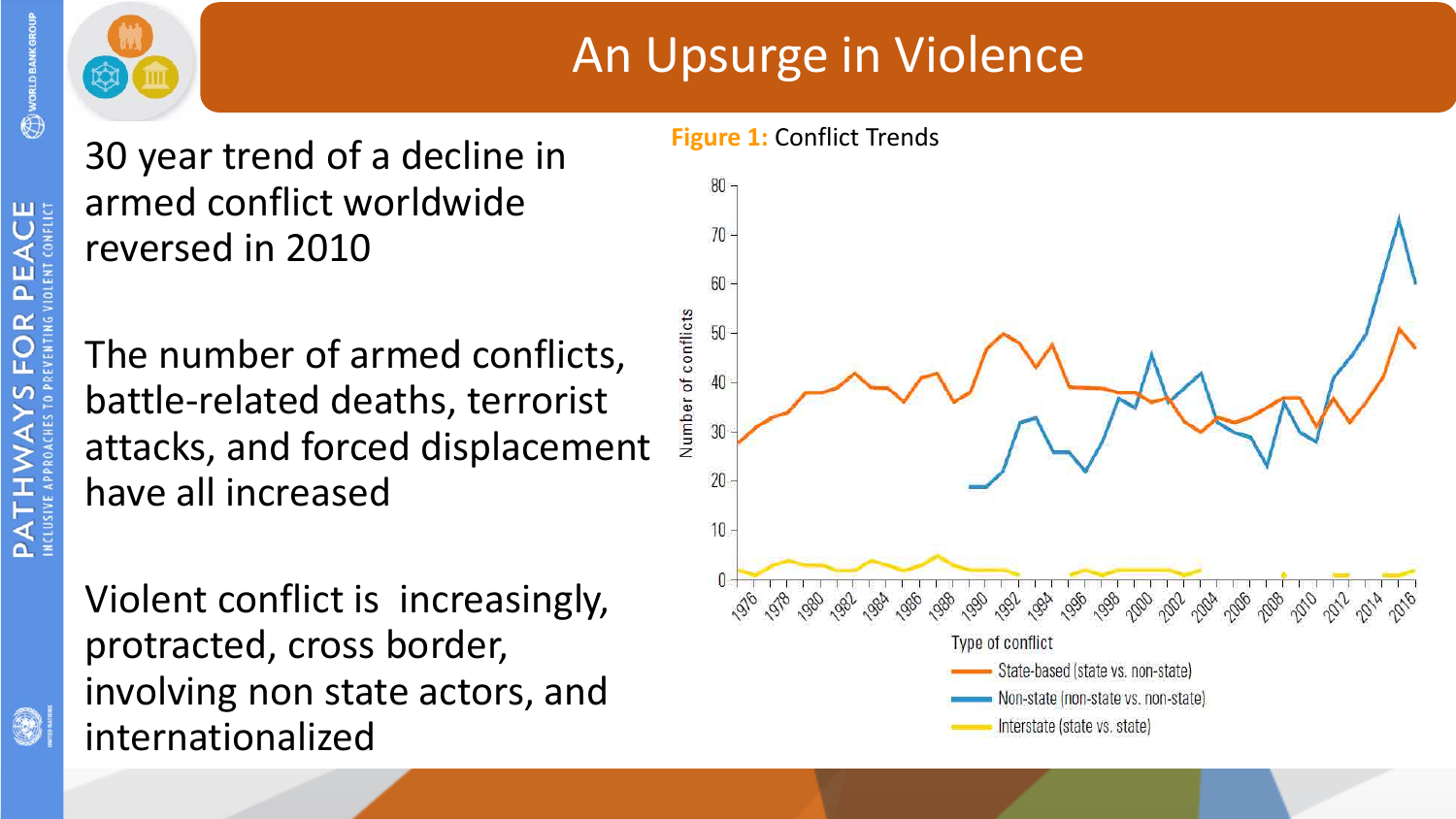



### Conflict Management Under Strain



**Peacekeeping personnel nearly** tripled from 34,000 in 2000 to 94,000 in August 2017

Total funding requirements for **humanitarian action** in 2016 reached US\$22.1 billion, nearly 70 percent increase from 2012

Development aid spent on **refugees** in host countries increased six-fold since 2010, reaching a total of US\$12billion

Source: Uppsala Conflict Data Program (Kreutz 2010).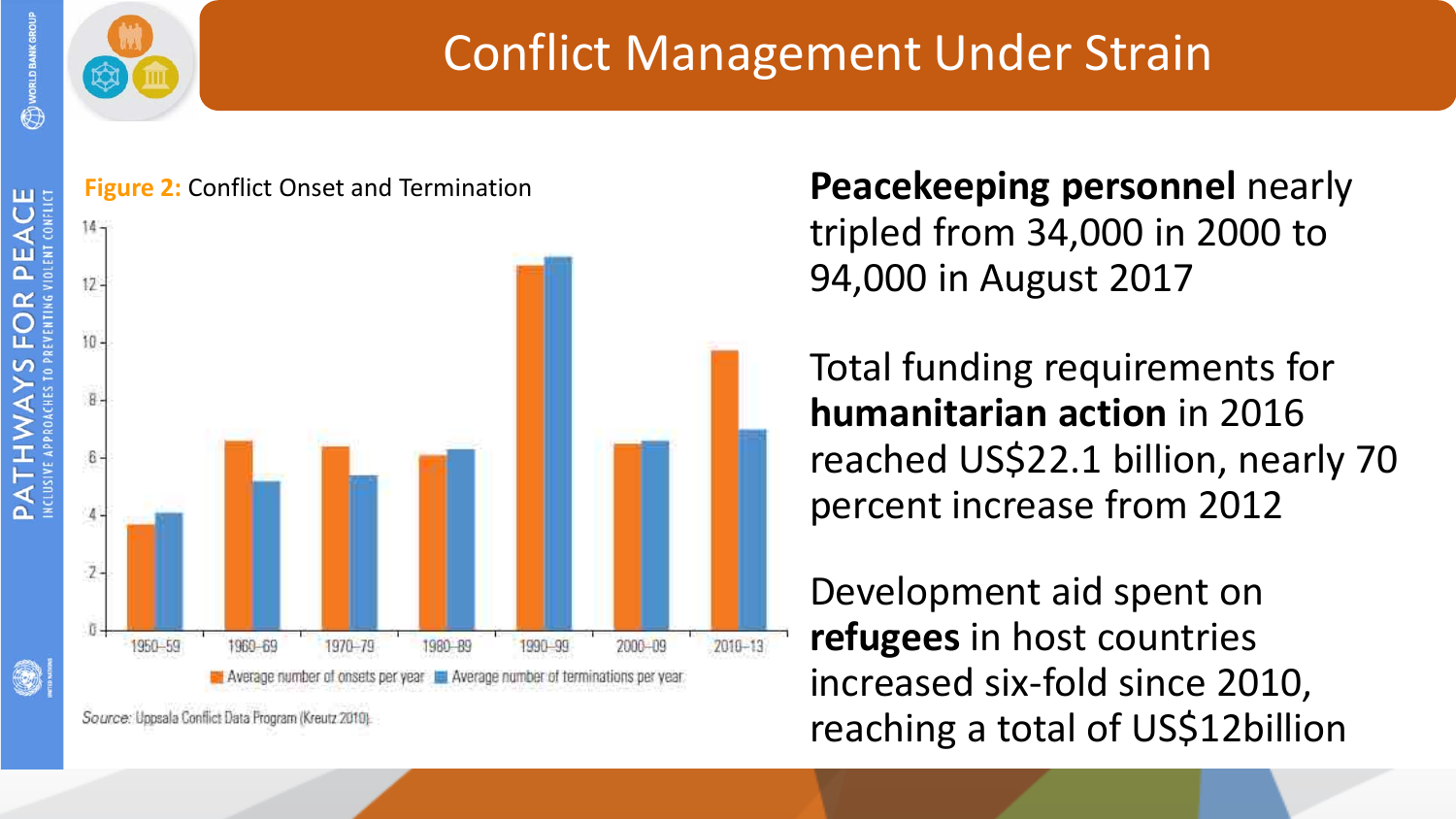



## The Need for Prevention in an Interdependent World

### Increase in global risks and opportunities

Rising multipolarity and regional competition

2030 Agenda provides organizing framework by recognizing complexity of paths to Sustainable Development

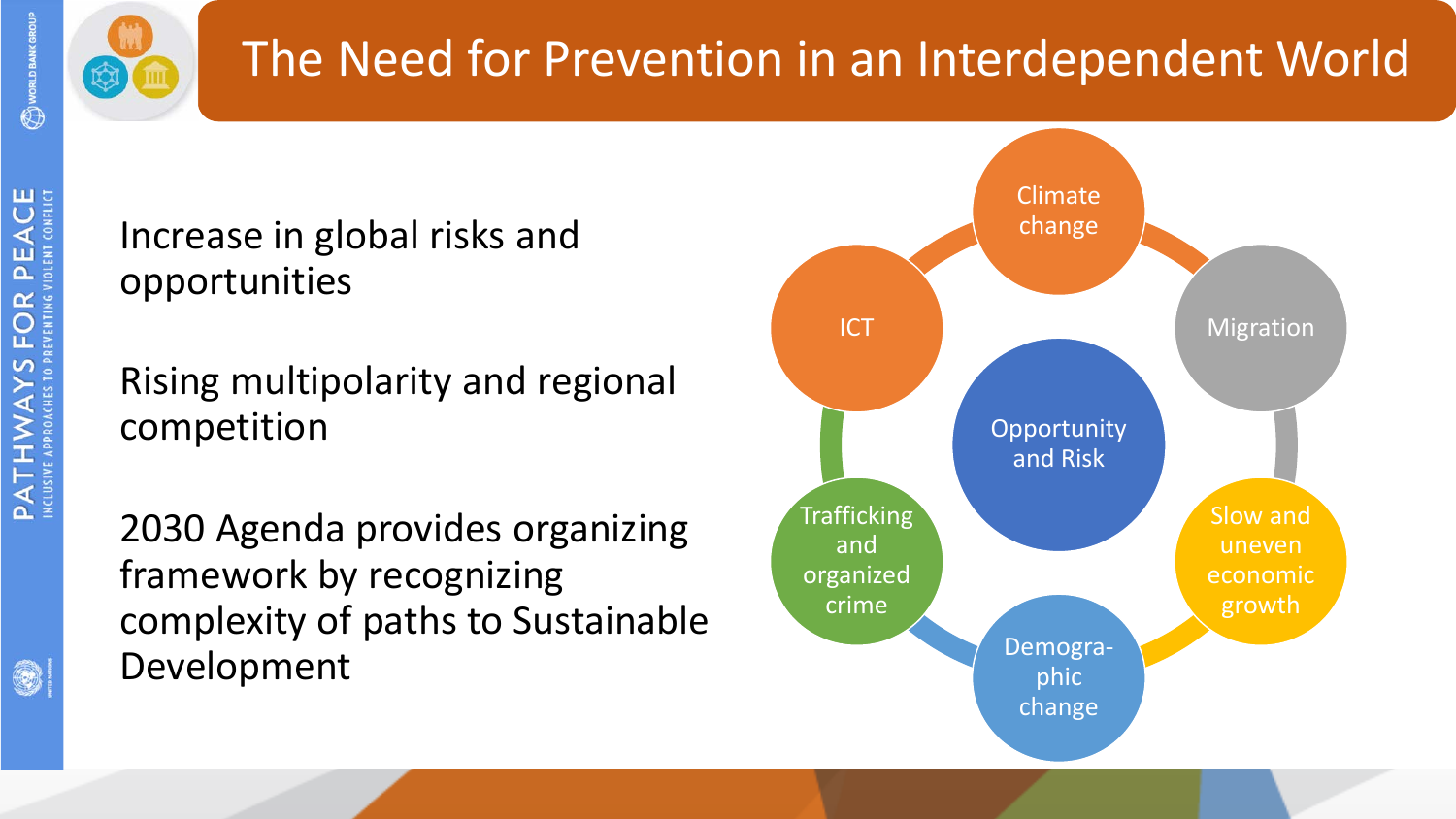



effective

Prevention works,

saves lives, and is cost-

### The Business Case for Prevention

**TABLE 1 Modeling the Returns on Prevention under Three Scenarios** 

|                                              | <b>Scenarios</b>     |                |                    |
|----------------------------------------------|----------------------|----------------|--------------------|
|                                              | <b>Optimistic</b>    | <b>Neutral</b> | <b>Pessimistic</b> |
| <b>Assumptions:</b>                          |                      |                |                    |
| Lost GDP growth per conflict year (percent)  | 5.2                  | 3.9            | 2.5                |
| Cost of prevention (US\$, millions)          | 100                  | 500            | 1,000              |
| <b>Effectiveness of prevention (percent)</b> | 75                   | 50             | 25                 |
| <b>Prevented damage (US\$, millions)</b>     | 68,736               | 34,251         | 9,377              |
| Saved costs (US\$, millions)                 | 1,523                | 1,176          | 698                |
| Additional cost (US\$, millions)             | 252<br><b>MARGET</b> | $-2118$        | $-5,247$           |
| <b>Net savings per year (USS, millions)</b>  | 69,907               | 33,309         | 4,828              |

Sources: Collier and Hoeffler 2006; Dunne 2012; Lomborg 2013.

Note: Prevented damage is the prevented economic damage and deaths; saved costs are the saved costs from late intervention costs related to peacekeeping and humanitarian assistance that become unnecessary with prevention; and additional costs are the additional costs needed for prevention efforts.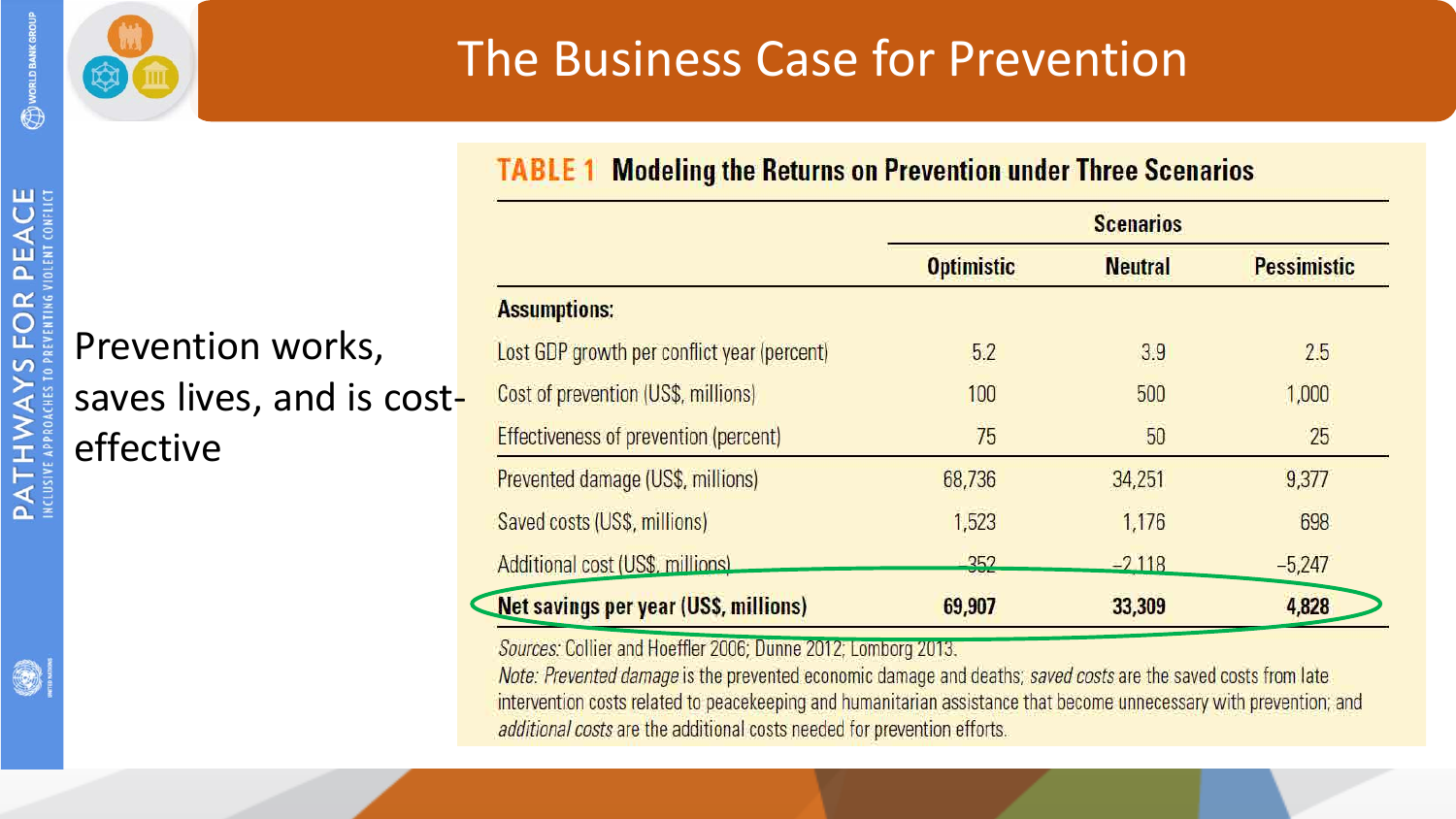

円目

 $\Omega$ 



**STRUCTURAL FACTORS** 

are elements that are hard

fundamental nature of the

sociopolitical system.

to change except in the long term and that affect the

### The Core Elements of Prevention

**ACTORS** are leaders or social groups who make decisions, in competition or cooperation with one another, that determine how a society moves forward.



#### **INSTITUTIONS** comprise political and institutional rules that can change only in the medium term, and that strongly shape actors' behavior, incentives, and capacity to work together.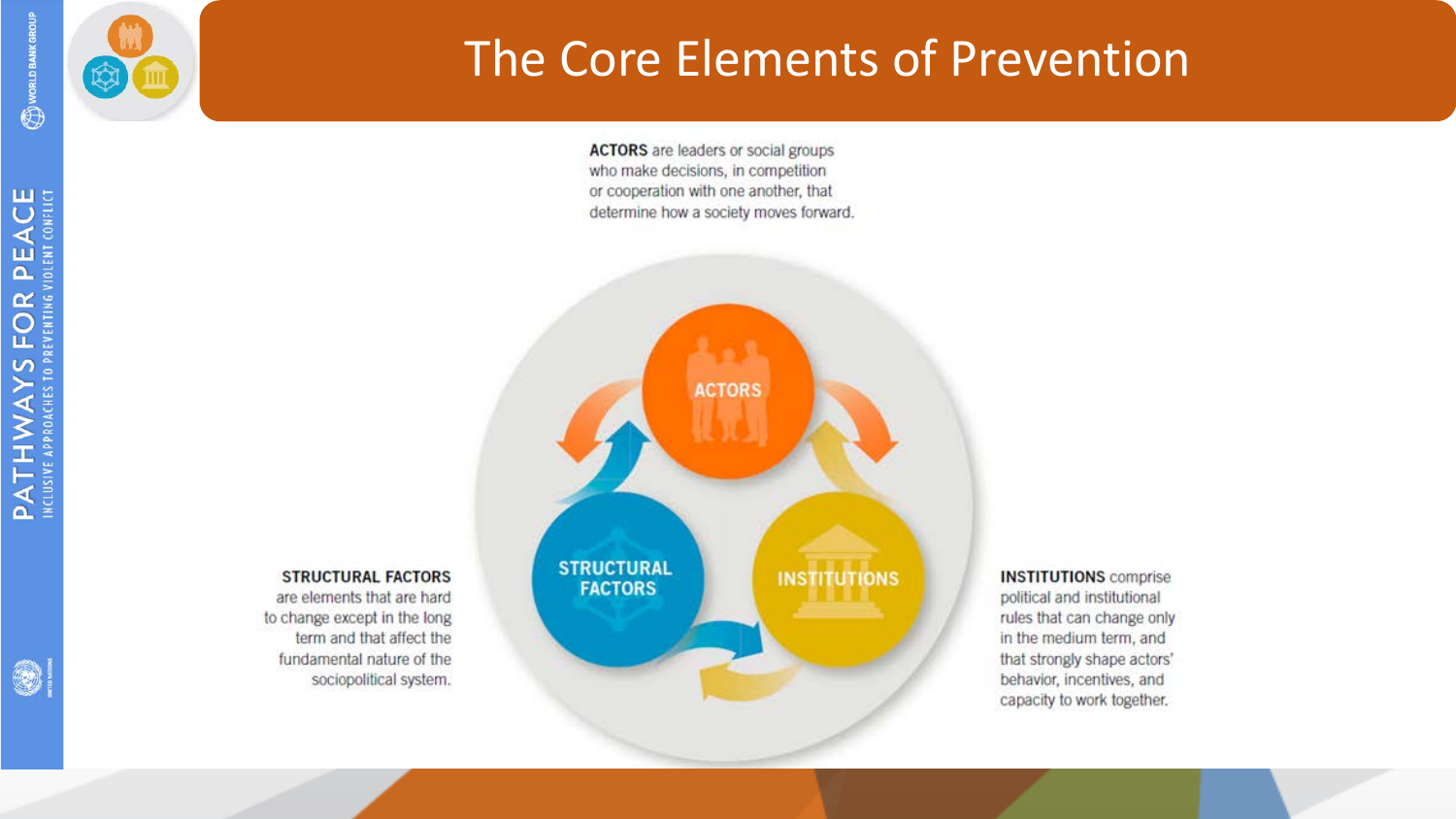



# Guiding Principles for Prevention Efforts



*Target* support interventions that address directly the underlying risks of violent conflict

Adopt *Inclusive*  approaches to build broad partnerships for peace and respond to grievances of various social groups



*Sustain* support to address risk early, when crisis looms, during conflict and long after violence ends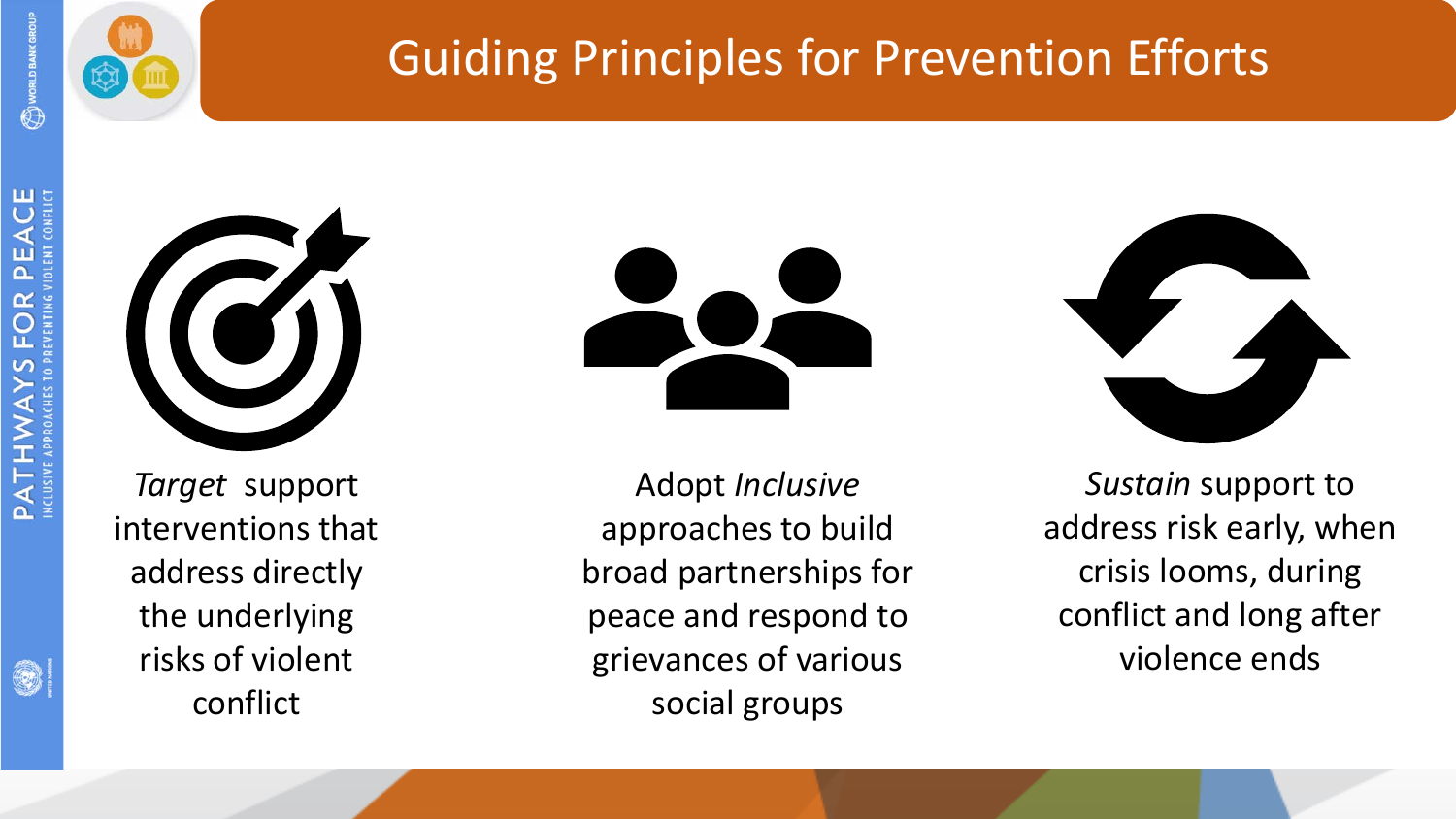



### Recommendation: Addressing Grievances

Focus on **Marginalised** areas

**Target risks**  around Power, Natural Resources, and Security and Justice

**Reinforce accountability and legitimacy of the State**

Address **exclusion** in service delivery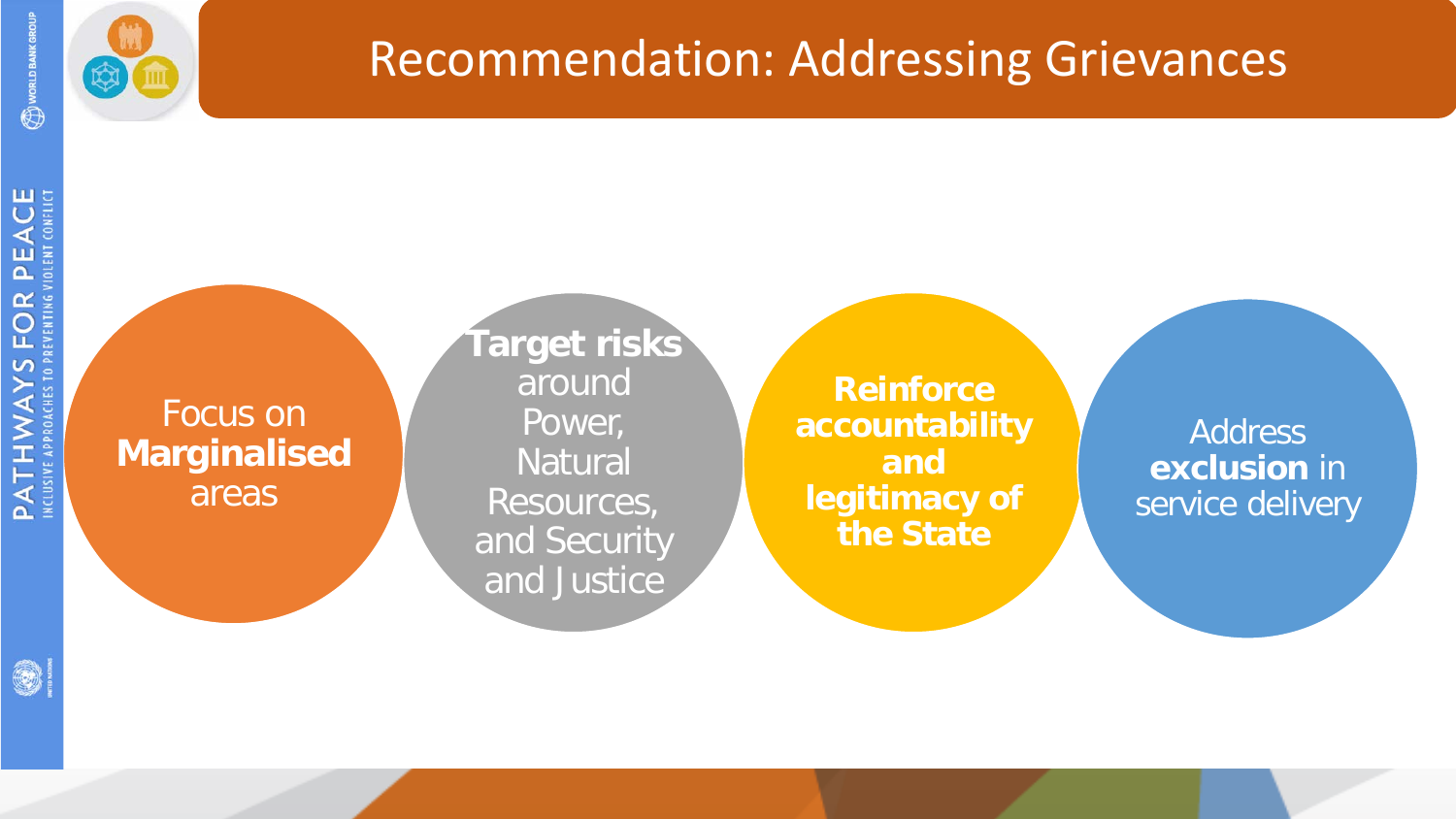



### Recommendation: Strengthen Role of Development

**Manage** 

youth's unmet

aspirations

and inclusion

in society

Scale up efforts of inclusion and participation of women

Soften impact of shocks on society

**Strengthen** ability to deal with global and regional risks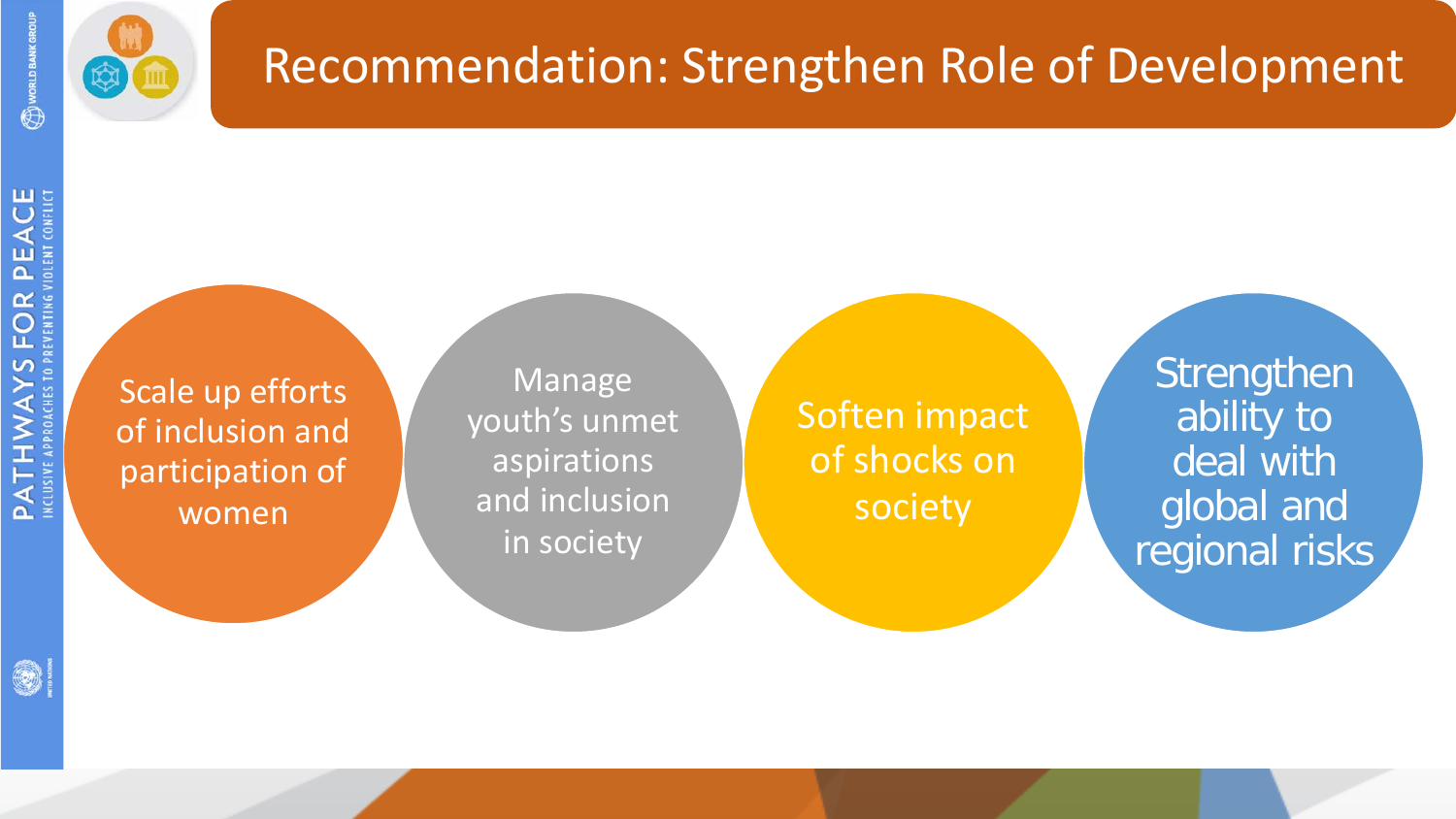## From Siloed to Integrated Approaches



國

皿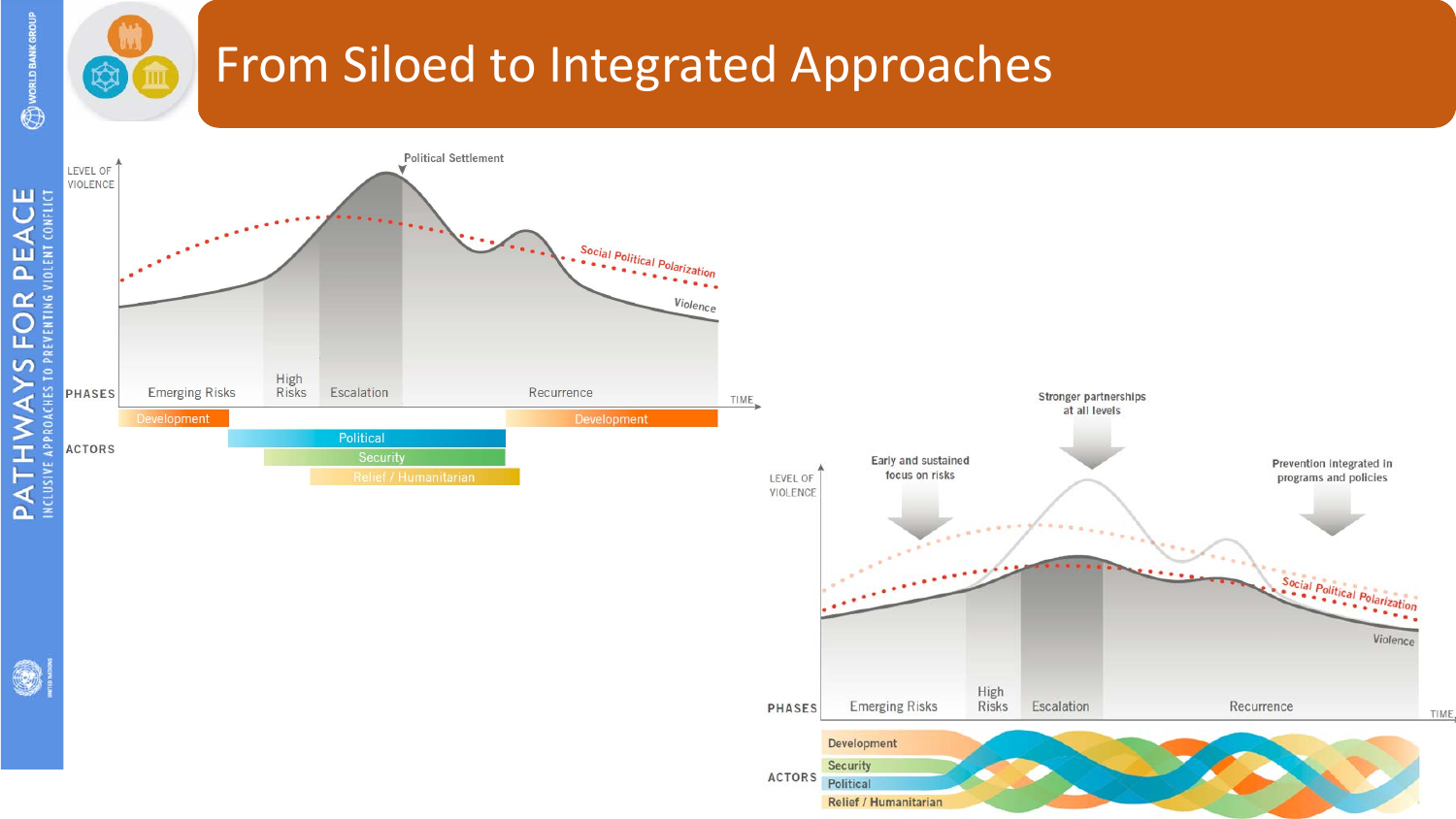



To align incentives of various actors working for peace, partnerships should focus on:

- 1. Develop shared analysis for understanding risks
- 2. Establish project and planning frameworks targeting risk
- 3. Consolidate financing across different types of interventions
- 4. Help create positive coalitions of interest for peace 4. Act early but sustain efforts over long time